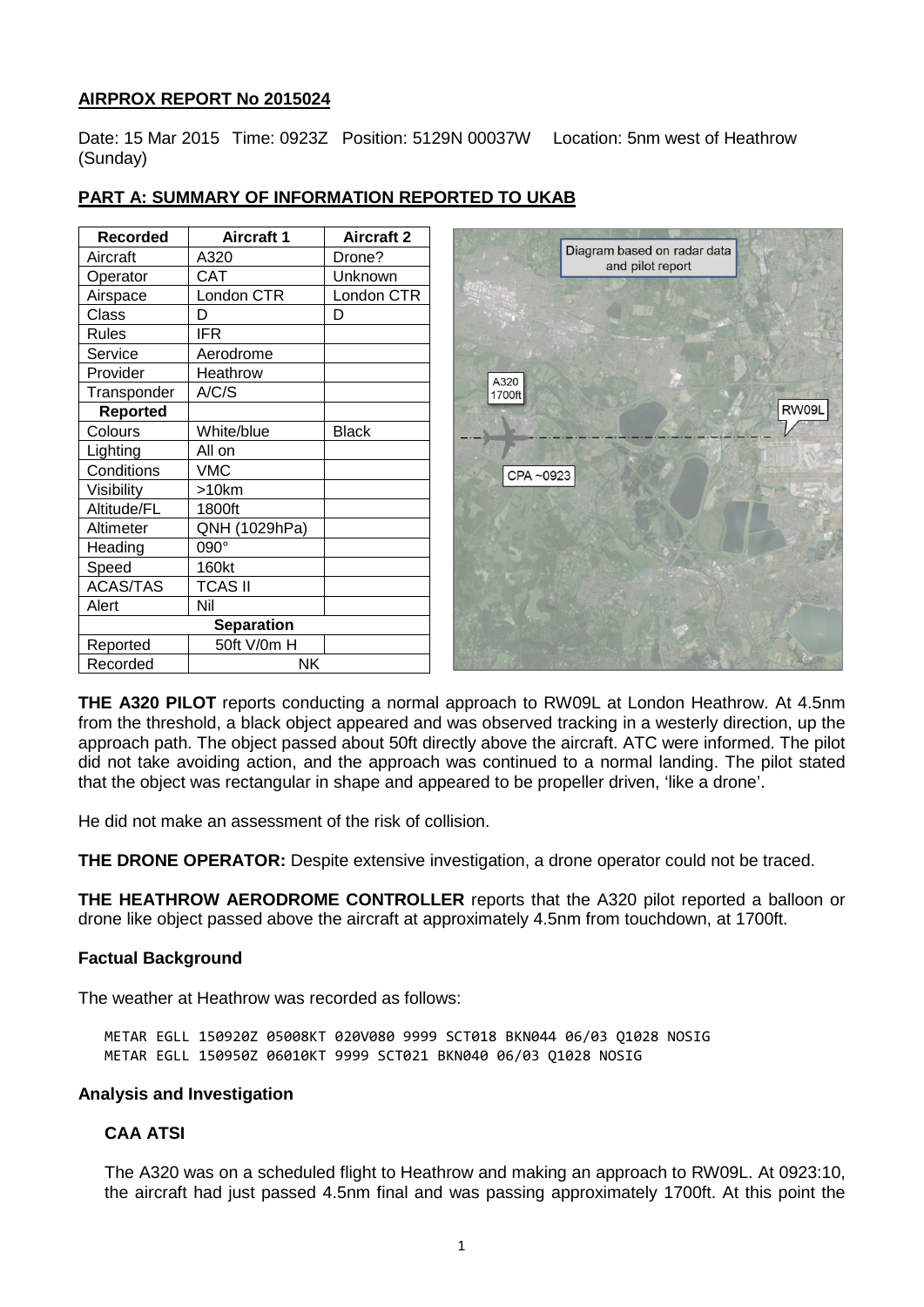pilot reported passing an object *"…some kind of balloon or drone, small drone type object that flew over us*". The controller questioned which direction the object was moving and the pilot replied west bound. The controller initially misidentified the reporting aircraft but requested again the details of the report to which the pilot confirmed *"…a balloon or drone like object…"* The radar replay did not indicate another object at the position during this time. Further landing aircraft were advised of the report but there were no other sightings. It has not been possible to identify whether the object was a balloon or a drone.

### **UKAB Secretariat**

The incident occurred at such an altitude that it is considered unlikely that the object was a drone controlled visually from the ground. The possibility exists that it may have been a drone controlled by 'First Person View'. It is estimated that the prevailing wind at altitude would have caused a balloon to track almost directly along the approach path. The pilot stated that the object was rectangular in shape and appeared to be propeller driven.

### **Summary**

An Airprox was reported when an Airbus A320 flew into proximity with a reported drone or balloon at about 0923 on Sunday 15<sup>th</sup> March 2015. The A320 pilot was operating under IFR in VMC, in receipt of an Aerodrome Control Service from Heathrow.

# **PART B: SUMMARY OF THE BOARD'S DISCUSSIONS**

Information available consisted of a report from the A320 pilot, radar photographs/video recordings, a report from the air traffic controller involved and a report from the appropriate ATC authority.

The Board considered the actions of the A320 pilot and noted that, with his aircraft configured for landing, he had had only a limited capability to take avoiding action had it been required. They also noted that the pilot had simply reported that the encounter had involved a non-specific drone-like or balloon-like object; Board members opined that it had probably been a combination of his closure speed and the startle factor of suddenly seeing something on his approach path that had contributed to his uncertainty. Some members felt that it may indeed have been a balloon, which the prevailing wind would have blown along the approach path, but others noted that he had later commented that it appeared to be propeller-driven and so this indicated to them that it was more possibly a small unmanned object. After much discussion, members agreed that, although there had clearly been something there, in this case there was simply too little information to make a reliable assessment of either what it was or the risk of collision. Nevertheless, it was clear that the A320 pilot had been concerned by its proximity and the consequent safety of his aircraft.

The Board also commented on the increasing incidence of Airprox involving 'drones'. Members noted that, although drones were often marketed as toys, they were capable of being operated in the same airspace as commercial and GA aircraft to which they could easily cause catastrophic damage in a collision. They reiterated that even casual drone operators held the responsibility to ensure their activities were conducted legally and preferably with due regard to other airspace users. In this respect, members noted the contents and requirements of CAP722 (Unmanned Aircraft System Operations in UK Airspace – Guidance) and recent changes to CAP493 (Manual of Air Traffic Services Part 1), as set out in SI 2015/02 (Issue 1) dated 8 May 2015, concerning the procedure to be adopted when reporting an Airprox involving a 'drone'.

[UKAB Note: SI 2015/02 (Issue 1) is included at Annex A to this report.]

# **PART C: ASSESSMENT OF CAUSE AND RISK**

Cause: The A320 pilot was concerned by the proximity of the balloon/drone.

Degree of Risk: D.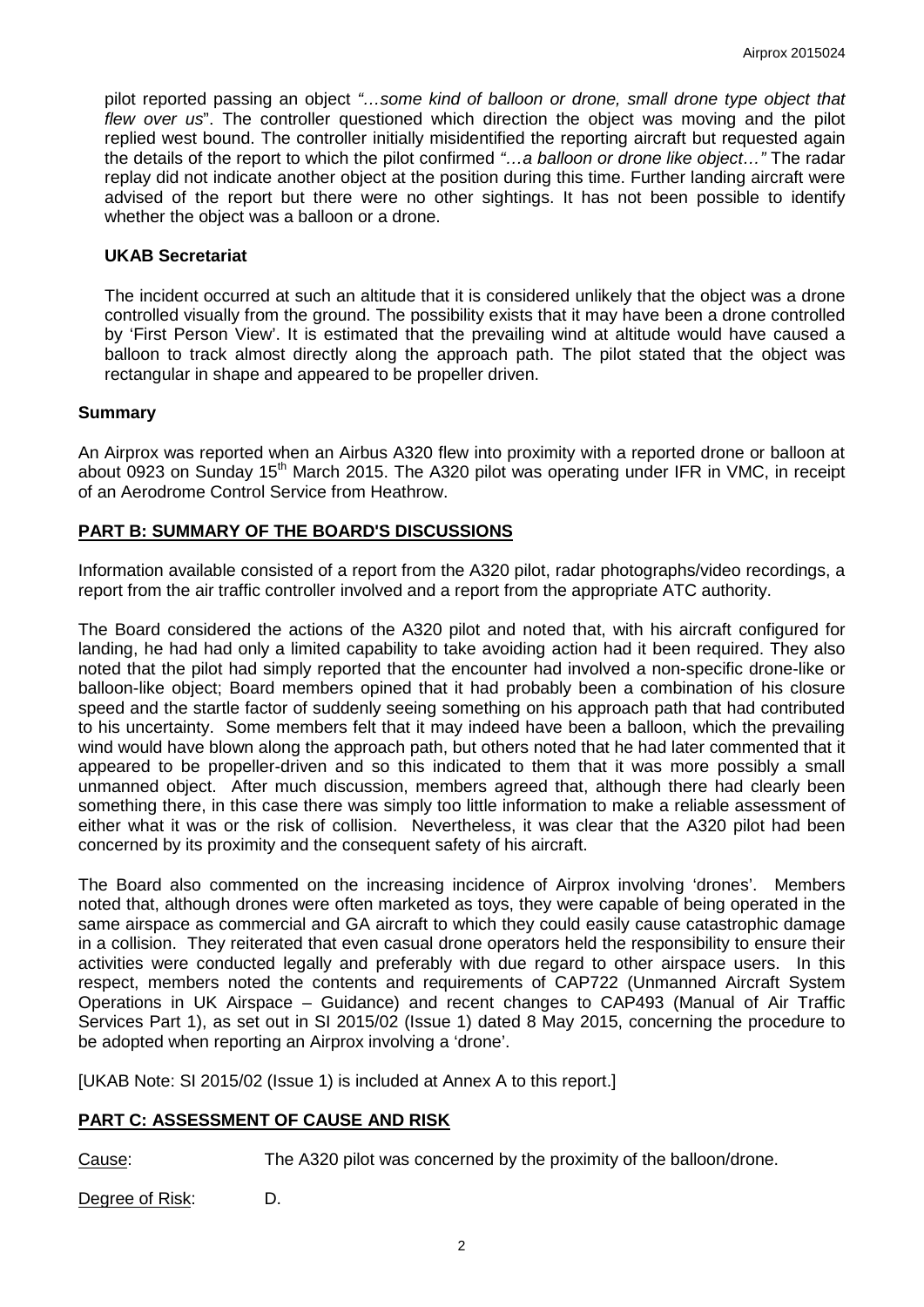# **Supplementary Instruction (SI)** CAP 493 MATS Part 1



Safety and Airspace Regulation Group

Intelligence, Strategy and Policy

Number 2015/02 (Issue 1)

Issued: 8 May 2015 Effective Date: 8 May 2015

### **AIRPROX Involving Small Unmanned Aircraft**

#### $\overline{1}$ Introduction

- $11$ A marked increase in the number of AIRPROX reports involving small unmanned aircraft (more generally referred to as 'drones') has occurred recently. A common theme through these recent reports is that the encounters have been reported at altitudes above 1,500 feet, which is in almost all cases well beyond a height that the person flying the 'drone' will be able to maintain visual contact with it, and the airspace around it.
- $1.2$ The purpose of this Supplementary Instruction is to amend the AIRPROX reporting procedure within CAP 493 - Manual of Air Traffic Services Part 1 when an AIRPROX report involving a small unmanned aircraft is reported to ATC.

#### $\overline{2}$ **Background**

- $2.1$ A small unmanned aircraft is defined within the Air Navigation Order (ANO) as 'any unmanned aircraft, other than a balloon or a kite, having a mass of not more than 20 kg without its fuel but including any articles or equipment installed in or attached to the aircraft at the commencement of its flight.' This definition is all encompassing and includes traditional 'model aircraft' as well as the newer 'multicopter' types, whether they are being used recreationally or for commercial purposes. Small unmanned aircraft operations are specifically regulated by ANO 2009 articles 166 and 167; however, ANO 2009 article 138 (endangerment) also applies.
- $2.2$ Because of their relatively simple nature, unless specific approval has been given, a small unmanned aircraft must always be operated within the direct visual contact of the person flying it so that they can avoid collisions with other aircraft. ANO 2009 article 166(3) specifically states:

'The person in charge of a small unmanned aircraft must maintain direct, unaided visual contact with the aircraft sufficient to monitor its flight path in relation to other aircraft, persons, vehicles, vessels and structures for the purpose of avoiding collisions.

23 Unlike manned aviation, tracing the person in charge of small unmanned aircraft is extremely challenging, due to their remoteness from the aircraft itself. Therefore, speed of reporting is essential so that the operator can be located, particularly if it is likely that the aircraft is being operated in a manner that is likely to endanger others (e.g. in close proximity to another aircraft and/or at an excessive height). In order to achieve this, Air Traffic Service Units receiving an AIRPROX report involving what is

Page 1 of 4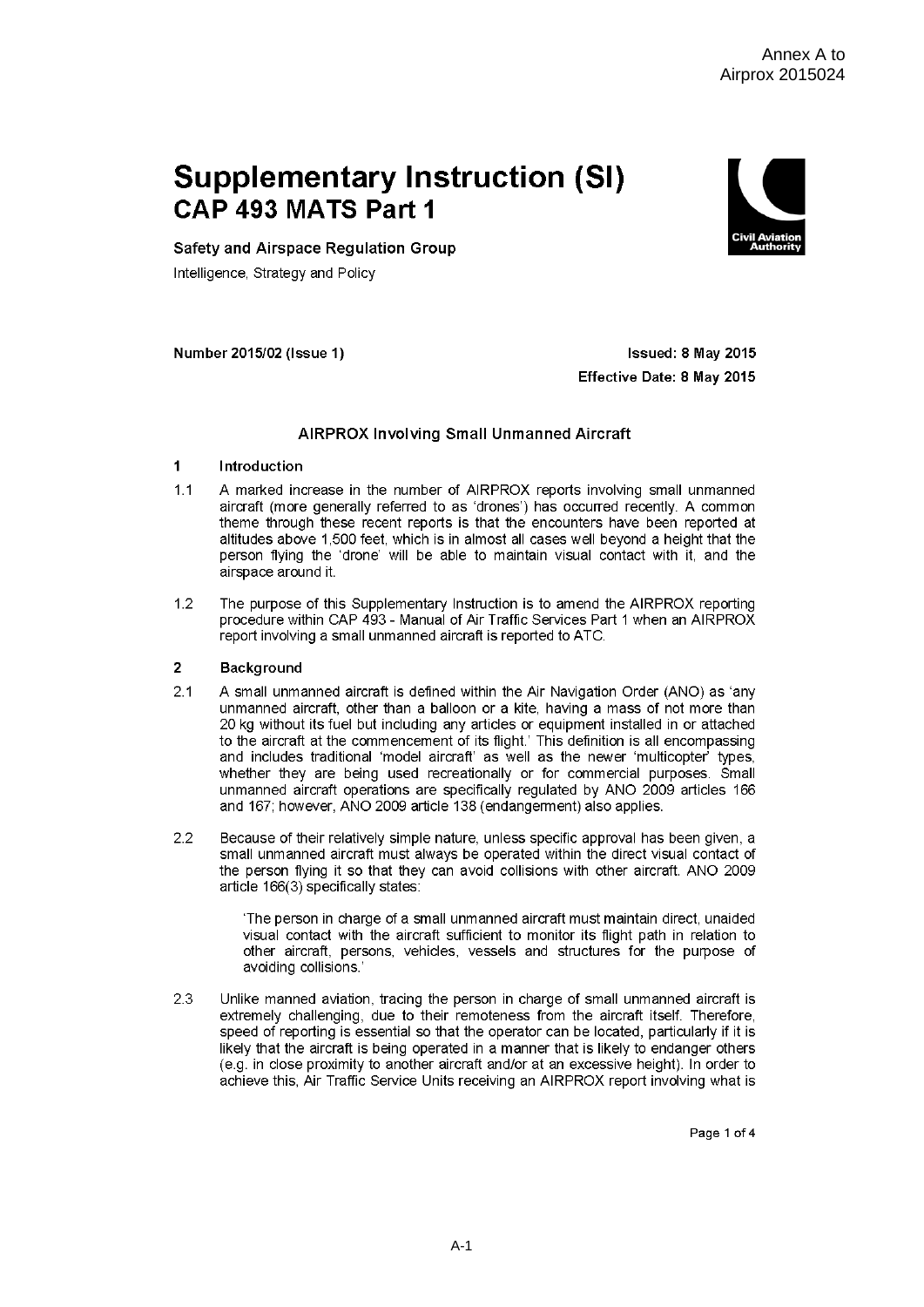### **CAP 493 Supplementary Instruction**

### Intelligence, Strategy and Policy

thought likely to be a small unmanned aircraft must inform the Civil Police as soon as practicable.

#### $\overline{\mathbf{3}}$ **Revised MATS Part 1 Procedures**

- $3.1$ With immediate effect, CAP 493 is amended as shown at Appendix A.
- $3.2$ This change will be incorporated into CAP 493, Edition 6 at Amendment 2 in due course.

#### $\overline{\mathbf{4}}$ Queries

 $4.1$ Any queries or further guidance required on the content of this SI should be addressed to:

> **ATS Enquiries** Intelligence, Strategy and Policy CAA Safety and Airspace Regulation Group 2W Aviation House **Gatwick Airport South West Sussex** RH6 0YR E-mail: ats.enquiries@caa.co.uk

 $4.2$ Any queries relating to the availability of this SI should be addressed to:

> **ATS Documents** Intelligence, Strategy and Policy CAA Safety and Airspace Regulation Group 2W Aviation House **Gatwick Airport South** West Sussex RH6 OYR

E-mail: ats.documents@caa.co.uk

#### 5 Cancellation

 $5.1$ This SI shall remain in force until incorporated into CAP 493 or it is revoked, suspended or amended.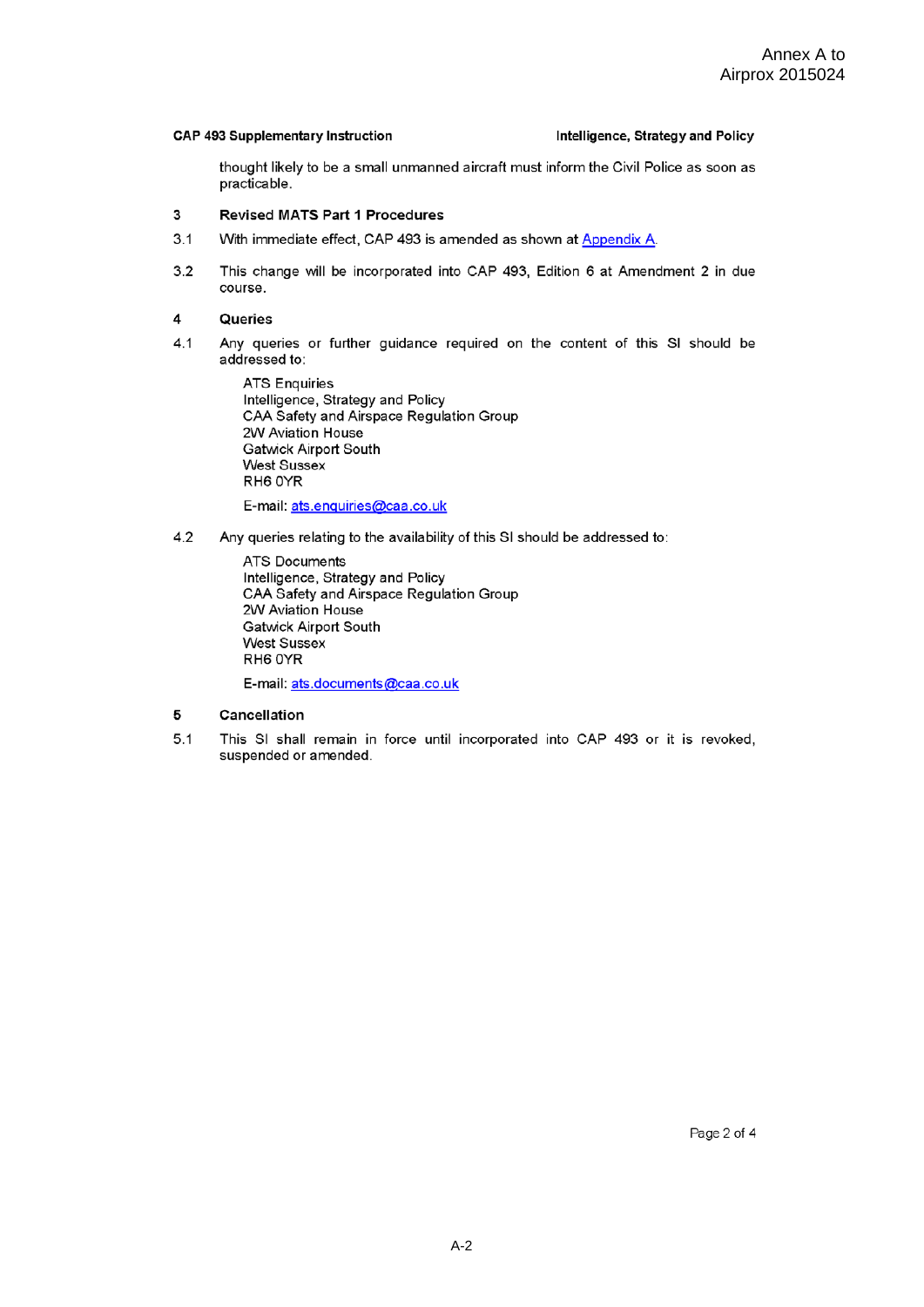**CAP 493 Supplementary Instruction** 

Intelligence, Strategy and Policy

**Appendix A** 

Glossary

**Definitions** 

Small Unmanned Aircraft Any unmanned aircraft, other than a balloon or a kite, having a mass of not more than 20 kg without its fuel but including any articles or equipment installed in or attached to the aircraft at the commencement of its flight. (ANO)

# **Abbreviations**

SUA Small Unmanned Aircraft

# Section 6: Chapter 3: Aircraft Accident, Incident and AIRPROX Reports

### Paragraph 3: Reporting Action at Aerodromes

Table 2

| Circumstances of an<br>Incident | <b>Reporting Action by</b><br>telephone to                                                                                                                                        | <b>Subsequent Action</b>                                             |
|---------------------------------|-----------------------------------------------------------------------------------------------------------------------------------------------------------------------------------|----------------------------------------------------------------------|
| AIRPROX Report                  | ACC Watch Manager<br>Aircraft Operators<br>Other ATSUs involved                                                                                                                   |                                                                      |
| AIRPROX Report<br>involving SUA | Civil Police: Provide location of<br>AIRPROX as soon as<br>practicable to initiate tracing<br>action<br><b>ACC Watch Manager</b><br>Aircraft Operator<br>Other ATSUs as necessary | Dispatch CA 1094A.<br>SRG 1602 from all<br>concerned to Safety Data. |

Page 3 of 4